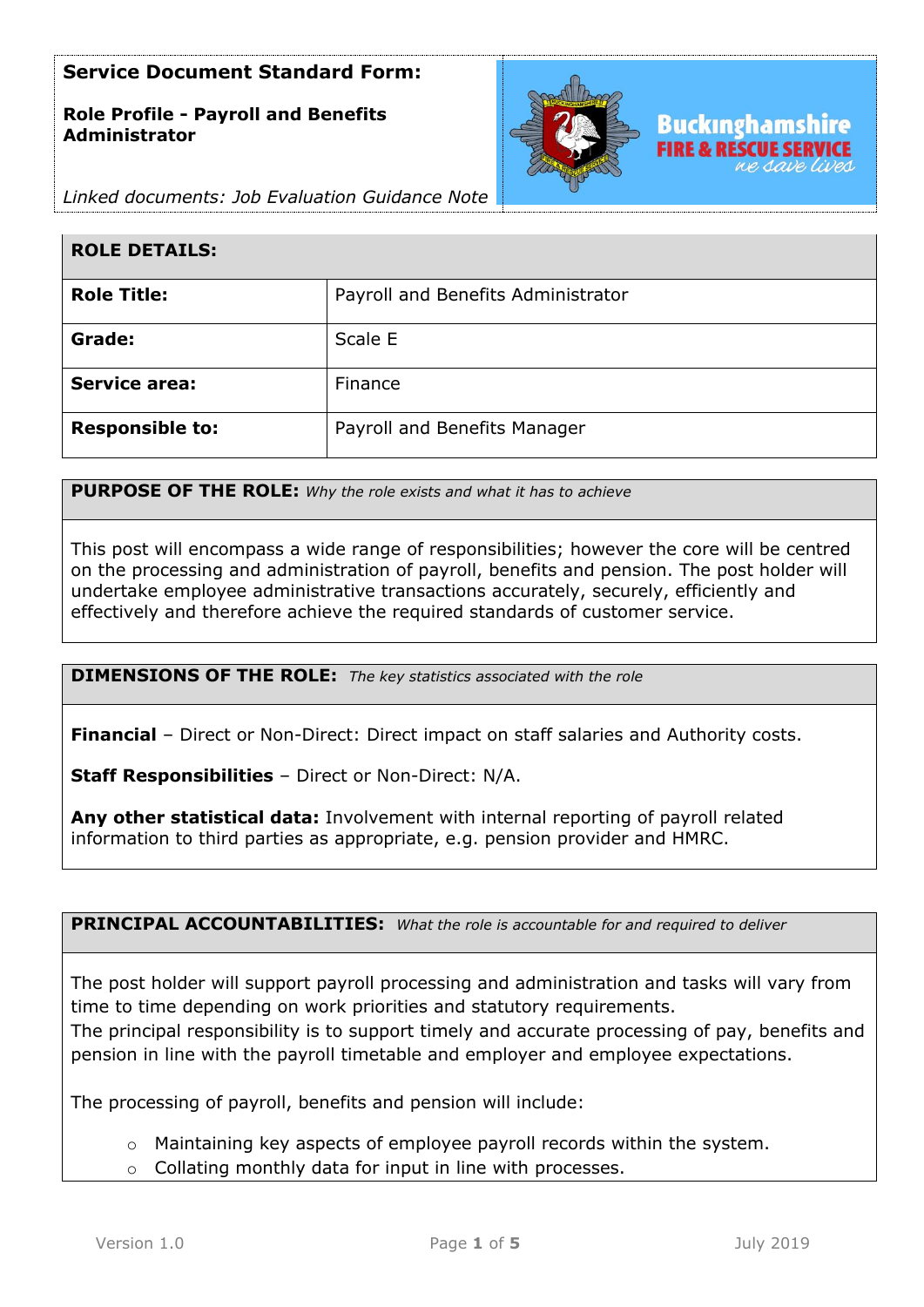# **Role Profile - Payroll and Benefits Administrator**



*Linked documents: Job Evaluation Guidance Note*

- o Processing variable payments and expenses.
- o Processing of non-positional pay related changes.
- o Processing of variable and additional hours payments.
- $\circ$  Assist with the provision of any interim payments required and liaising with Finance to ensure timely payment.
- $\circ$  Undertaking amendments to employee benefits and pension for payroll purposes.
- $\circ$  Undertaking the recording of absence and assessment of OSP/SSP.
- o Assisting with the review and checking of payroll prior to electronic payslip production.
- o Dealing with routine payroll related queries.
- o Assisting with HMRC correspondence and queries and third party administration.
- o Running regular and ad-hoc payroll and pension reports.
- $\circ$  Reconciliation of pensions contributions and ensure accurate & timely payment and reporting to the Pension Scheme Administrator.
- o Dealing with line manager requests for information and providing clarification on a wide range of Payroll matters.
- o Assist with maintaining employees benefit data for P11D records and the production and distribution of P11ds.
- o Scanning and filing of payroll processing documentation required in respect of Payroll audit trail standards.

Additional responsibilities will include:

- $\circ$  Maintain the accuracy and security of employee personal files (PRFs).
- o Undertake general administrative tasks, e.g. information gathering, copying, document collation.
- o To raise purchase orders as required.

# **DECISION MAKING:**

# **Make decisions**:

• Corrective action for payroll queries.

# **Significant say in decisions**:

**CONTACT WITH OTHERS:** *The frequent contact the role holder has with others and for what purpose*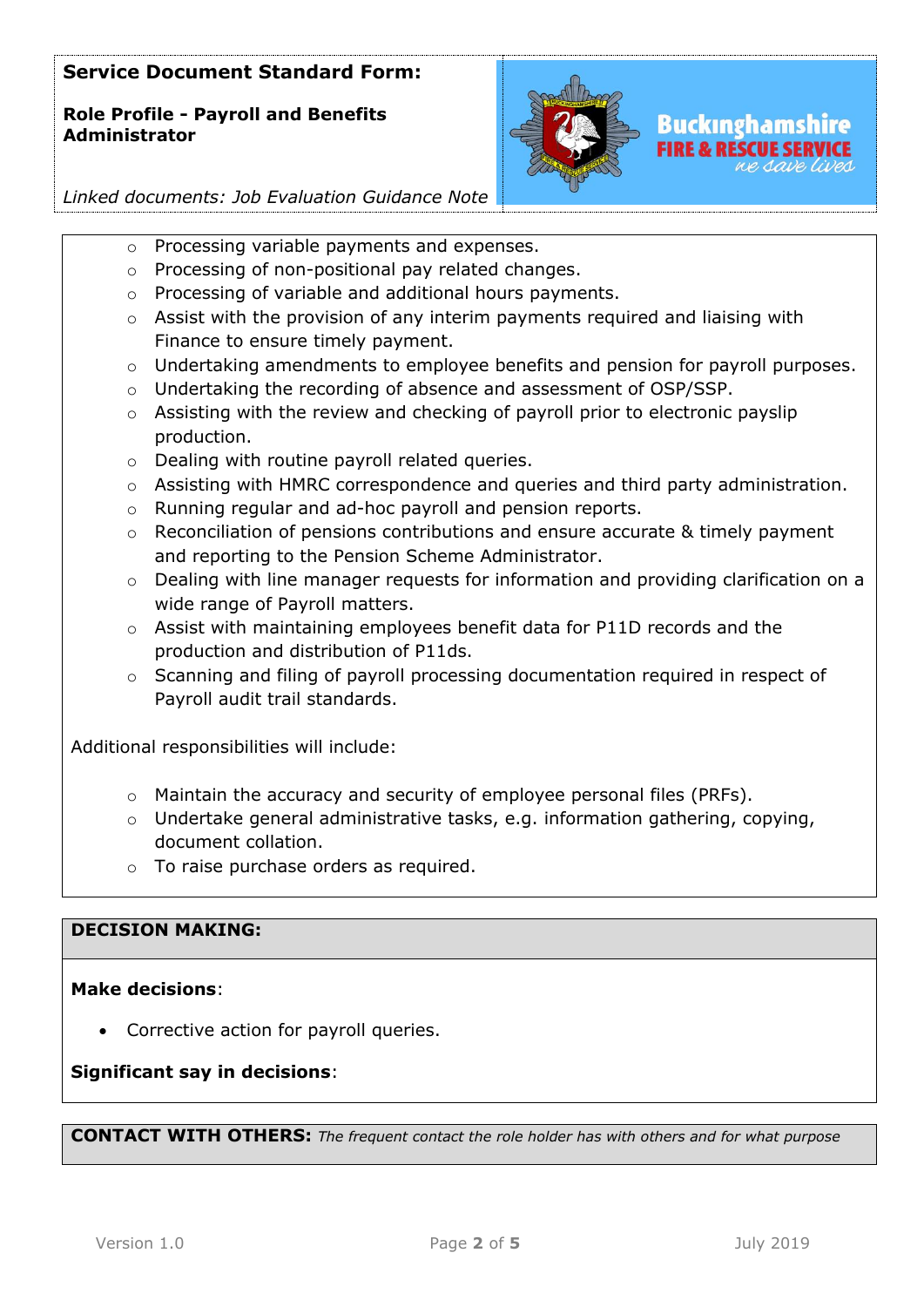**Role Profile - Payroll and Benefits Administrator**



*Linked documents: Job Evaluation Guidance Note*

### **Internal**: At all levels within the Authority.

**External**: (as required)

- Other local authorities
- Third parties in respect of all aspects of end to end payroll administration
- System support
- Appointed auditors

### **PERSONAL REQUIREMENTS:**

- To participate in a programme of continuous personal and professional development relevant to the role.
- To demonstrate conduct and behaviours in accordance with Authority policies, values and norms.
- To comply with the Authority's aims, organisational values and behaviours and their impact on this role.
- To undertake, with appropriate training as required, the duties of other administrative roles as required.
- To mentor and coach individual members of staff as required.
- To contribute to the development and implementation of relevant policies and procedures.
- Attend meetings as required and submit information in appropriate formats as required.
- To undertake any other duties that may reasonably be required from time to time at any location required by the Authority.

#### **REQUIREMENTS: Essential Criteria**

*The skills, knowledge, qualifications and training required to perform the role*

### **Qualifications & Training**:

• Educated to GCSE Grade C level or equivalent

#### **Experience**:

• Proven office experience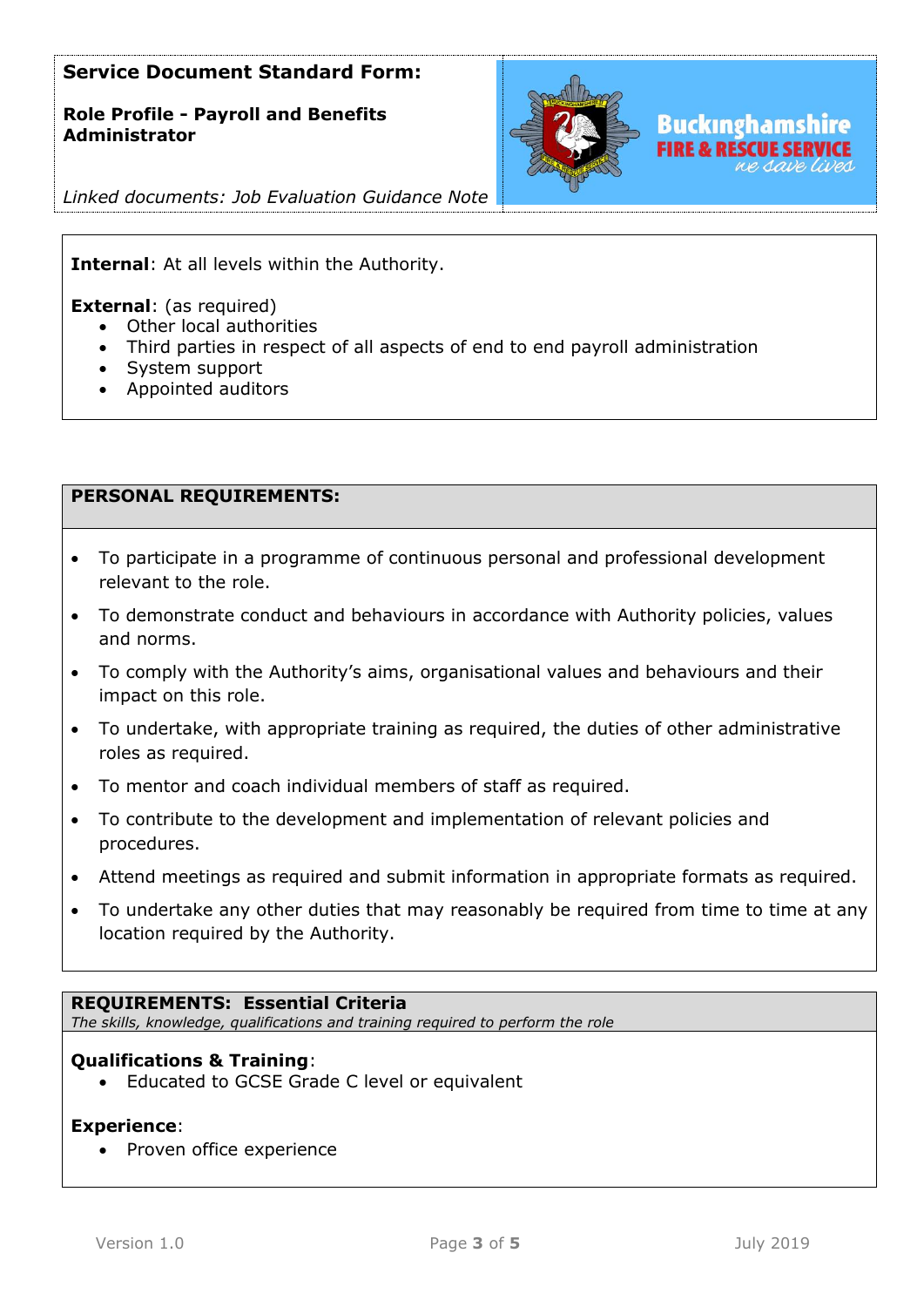**Role Profile - Payroll and Benefits Administrator**



# *Linked documents: Job Evaluation Guidance Note*

### **Skills**:

- Good customer service skills
- Good verbal and written communication skills
- Numerate
- Open to and able to adapt to change
- Ability to work to time sensitive deadlines with high attention to detail
- Ability to work within a team and to interact with individuals at all levels
- Ability to work on own initiative and without direct supervision within established guidelines
- Demonstrates problem solving skills
- Able to take coherent notes of telephone conversations and meetings
- Able to prioritise tasks
- Able to work confidently within a team and to interact with individuals in a friendly, courteous manner and is tolerant in their approach.

### **Knowledge**:

- Computer literate and ability to use Microsoft Office packages and other IT applications.
- Good understanding of confidentiality and data protection requirements.

# **REQUIREMENTS: Desirable Criteria**

*The skills, knowledge, qualifications and training required to perform the role*

# **Qualifications & Training**:

• BTEC Level 3 Diploma in Business administration or equivalent

#### **Experience**:

- End to end payroll administration
- Tax Year End reporting
- Auto Enrolment

#### **Skills**:

• Good level of Excel

# **Knowledge**:

- Demonstrable knowledge with regard to basic contractual and statutory payroll obligations
- Accounting for payroll